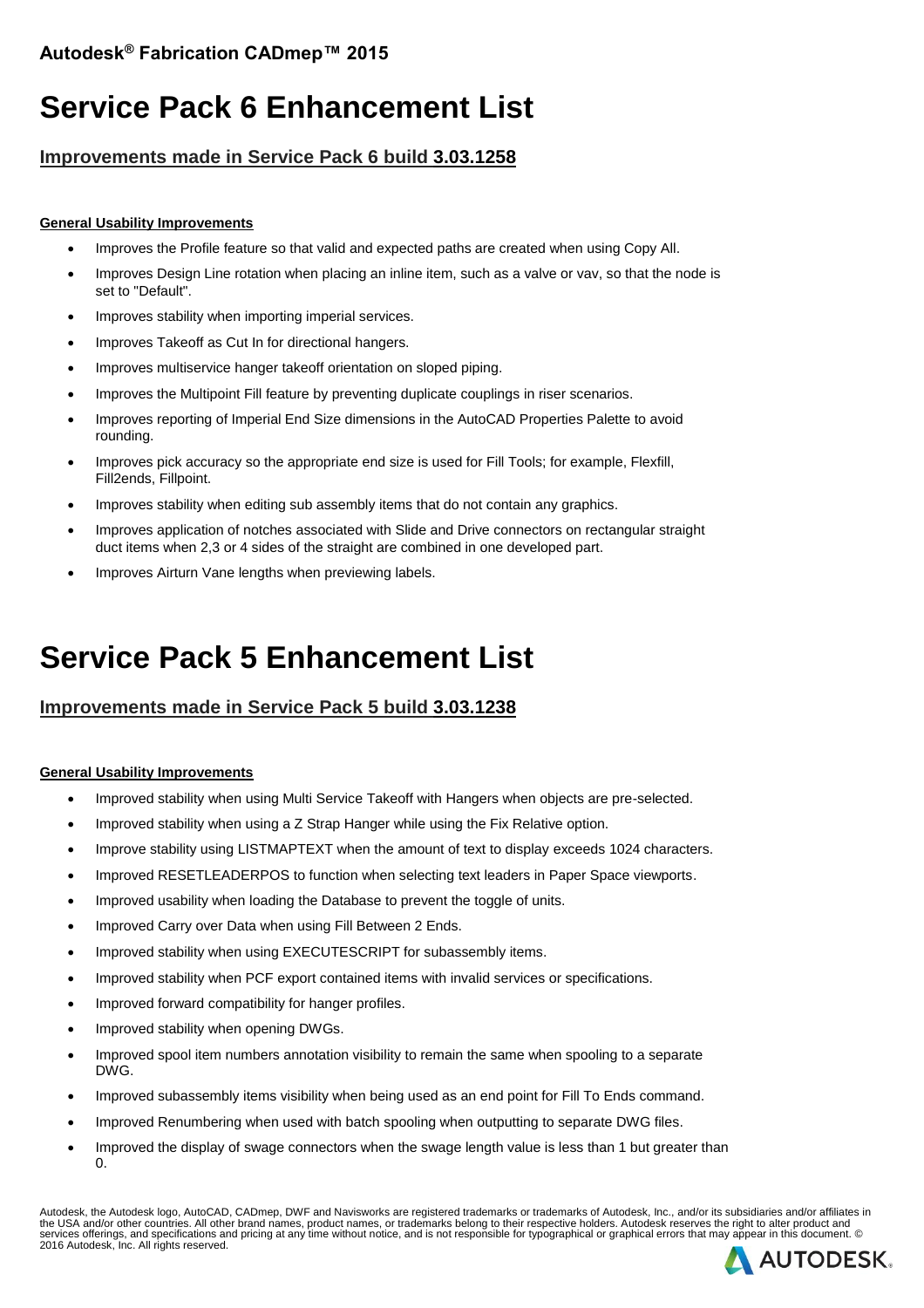#### **Pattern Improvements**

- CIDs 7, 417, 947 Enhanced dimensional accuracy when using connector straight adjusts with the Top Extension.
- CID 104 The 3D model length is now consistent with that of CID 8.
- CIDs 114, 355, 356, 357, 358, 359, 580, 831, 889 Improved Insulation to be central from branch.
- CID 397 Improved stability when developing holes.
- CID 518 The visibility of the exhaust fan symbols has been improved.
- CID 996 Improved reporting of C2 end size.
- CID 1112 Improved sheet metal developments when the part is lined or lagged.
- CID 2873 Improved reporting out size Annotation.

# **Service Pack 4 Enhancement List**

## **Improvements made in Service Pack build 3.03.1164:**

#### **General Usability Improvements**

- CID 838 Improved placement of Profile bearer when configured with -ve left or right angled bearer.
- Improved stability when using compact database with services that have specifications or Insulation specifications assigned.

# **Service Pack 3 Enhancement List**

### **Improvements made in Service Pack build 3.03.1162:**

### **Pattern Improvements**

- CID 838 Improvement made to the elevation when taking off hangers when the Oversize Item is set to yes.
- CID 62 Improved insulation so that it is central on the branch.
- CID 311 Improved insulation so that it is central on the branch.
- CID 379 Improved insulation so that it is central on the branches.
- CID 832 Improved insulation so that it is central on the branches.
- CID 886 Improved insulation so that it is central on the branch.
- CID 7 Improved connector size for the C2 end.
- CID 2881 Enhanced display to only show the branch in CADmep.
- CID 1115 Improved conical branch to be configured straight.

#### **General Usability Improvements**

- Stability improvement made to FILL 2 ENDS command.
- Improvement made when stretching valve nodes so pipe straights are added.
- Enhancement made to the orientation of hangers when positioned on rolled pipes.
- Stability improvement made when importing .rif files.
- Improved Batch Process Results folder location.
- Enhancement made to the Ancillaries dialog usability when using the tab key.
- Enhancement made to the Connectors dialog usability when using the menu key.

#### **Design Line Enhancements**

- Stability improvement made to Design Line when filling in multiple taps along a straight duct.
- Improvement made to the performance of the Editor Dialog in Design Line.
- Improved Terminal rotation when being placed.
- Improved reporting out Qty for Oval items in Design Line.
- Improved Hanger positioning on design lines when the 'float' option is used.

Autodesk, the Autodesk logo, AutoCAD, CADmep, DWF and Navisworks are registered trademarks or trademarks of Autodesk, Inc., and/or its subsidiaries and/or affiliates in the USA and/or other countries. All other brand names, product names, or trademarks belong to their respective holders. Autodesk reserves the right to alter product and<br>services offerings, and specifications and pricing at 2016 Autodesk, Inc. All rights reserved.

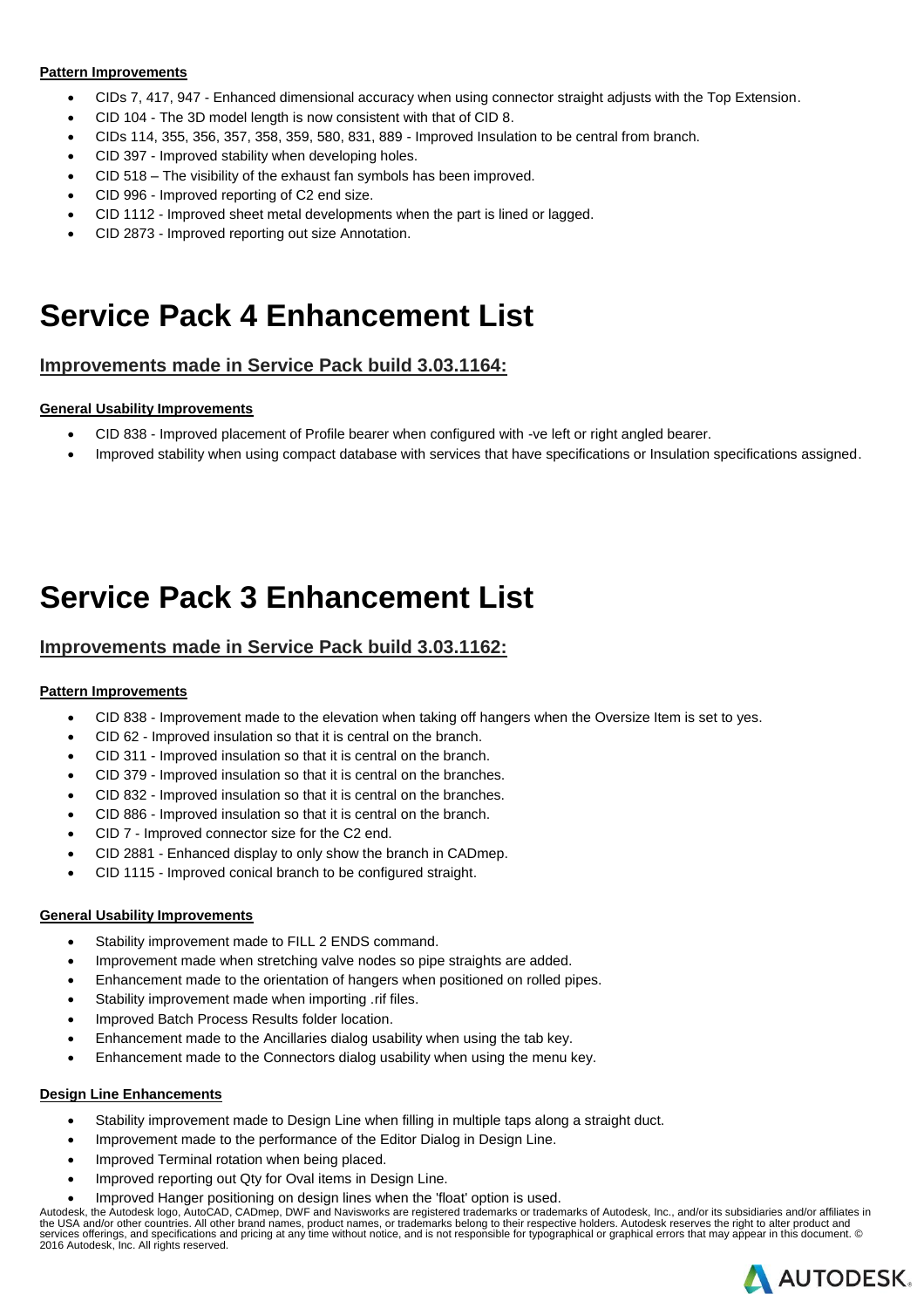Improvement made when re-filling Tee's in Design Line.

# **Service Pack 2 Enhancement List**

## **Improvements made in Service Pack 2 build 3.03.1122:**

### **Pattern Improvements**

- Improved usability when removing holes along with seams for straight duct patterns.
- CID 2524 Stability improvement made when opening job.
- CID 4 Improved connector straight allowance for extensions.
- CID 4 Improved Gasket allowance when Double Wall is enabled.
- CID 17 Improved Gasket allowance when Double Wall is enabled.
- Improved Fabrication items by allowing functions to be used in calculated dims.
- CID 965 Improved connector positions when using Offset Reducers & geometry when insulated.
- CID 2965 Improved connector positions when using Offset Reducers & geometry when insulated.
- CID 101 Improved Imperial dimensions.
- Improved Rectangular Straight Adjusts for Taps.

### **General Usability Improvements**

- Improvement made to saving in Spool Path location.
- Improvement made in Processes to print Worksheets.
- Improved object enablers to allow unloading with multiple open drawings.
- Enhanced Fabrication & Install rates associated with owned connectors to be editable.
- CID 1196 Improved Draw Connectors option.
- Improved Takeoff for Couplings when attached to a Reducer so the attaching Coupling is the matching size.
- Stability improvement made to temporary database settings.
- Improved stability for Insulation Developments.
- Improved usability when removing Top Fixings Structure types.
- Improved stability when accessing the connector database when it contains no entries.
- Improved PCF file data output.
- Improved Dynamic Holes Developments.

### **Design Line Enhancements**

- Improved complex nodes in Design Line.
- Improvement made to Design Line to include flanges when branch runs are present.
- Improved Design Line Pressure Drop Dialog to Export Data.
- Improved stability with Design Line constraints when adding restrictions.
- CID 2108 Improved Design Line fill.
- CID 838 Improved Type/Profile Option combinations.
- Improved Design line fill for Rectangular Taps.
- Improved Design Line 3D re-fill when Xref is attached.
- Enhanced Design line to refill when using the COPYDESLINE command.
- Improved REVDESIGN Erase 3D.

### **General Database Improvements**

- Improvement made to Export Items Data when reporting out Square to Round Offset Depth.
- Improved scripting for owned content.
- Improved stability to Product Information Viewer.
- Improved Stability for connector node tool tip annotation.
- Enhanced SetText Lisp method so that it does not add data to objects without Custom Text entries.

#### **Print Objects Enhancements**

.

- Improved stability when adding reports that have pressure drop & velocity fields for calculations.
- Enhanced Site Difficulty Factor to view Print Objects.
- Stability improvement made when using Print Preview in Item Reports.
- Improved Insulation data output for reports.
- Improvements made in printing Stiffener Breakpoints.

Autodesk, the Autodesk logo, AutoCAD, CADmep, DWF and Navisworks are registered trademarks or trademarks of Autodesk, Inc., and/or its subsidiaries and/or affiliates in the USA and/or other countries. All other brand names, product names, or trademarks belong to their respective holders. Autodesk reserves the right to alter product and<br>services offerings, and specifications and pricing at